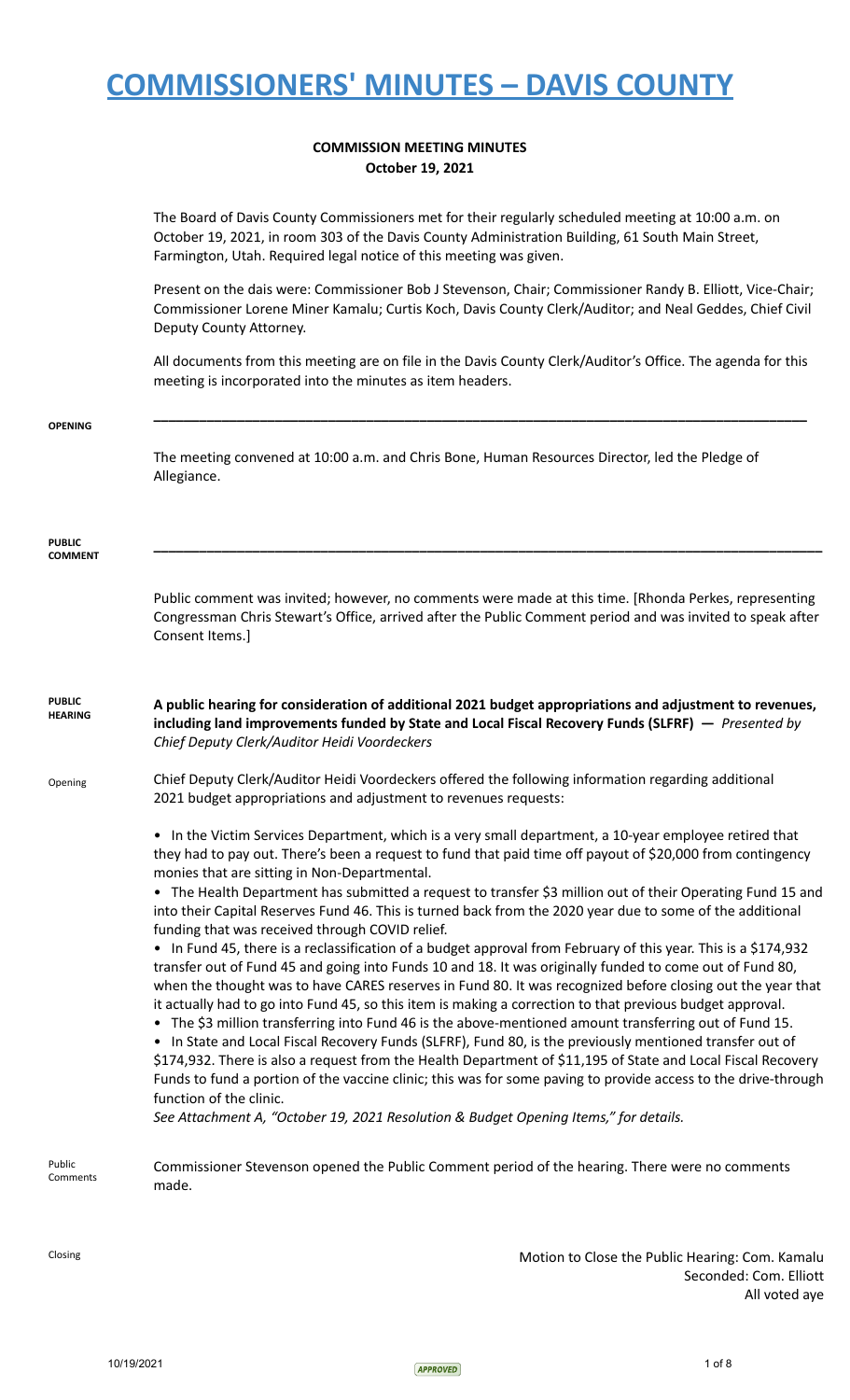#### **BUSINESS/ ACTION**

Resolution and Budget Opening #2021-523 for additional 2021 budget appropriations and adjustments to revenues

**1. Resolution and Budget Opening #2021-523 for additional 2021 budget appropriations and adjustments to revenues, including land improvements funded by State and Local Fiscal Recovery Funds (SLFRF)** — *Presented by Chief Deputy Clerk/Auditor Heidi Voordeckers*

**\_\_\_\_\_\_\_\_\_\_\_\_\_\_\_\_\_\_\_\_\_\_\_\_\_\_\_\_\_\_\_\_\_\_\_\_\_\_\_\_\_\_\_\_\_\_\_\_\_\_\_\_\_\_\_\_\_\_\_\_\_\_\_\_\_\_\_\_\_\_\_\_\_\_\_\_\_\_\_\_\_\_\_\_\_\_\_\_**

The resolution was introduced without further discussion. Terms: Beginning 10/19/2021 to 12/31/2021.

Motion to Approve: Com. Elliott Seconded: Com. Kamalu All voted Aye

**Ordinance** #6-2021 amending section 6.20.060 of the Davis County Code regarding sterilization at Animal Care

### **2. Ordinance #6-2021 amending section 6.20.060 of the Davis County Code regarding sterilization at Animal Care changing the verbiage from "animal" to "dog and/or cat"** — *Presented by Interim Director Ashleigh Young*

A change to an Animal Care ordinance regarding sterilization of animals was requested. According to County ordinances, an animal is any sub-human creature, domestic or wild. Unfortunately, Animal Care is not able to spay or neuter turtles, hamsters, rabbits, or livestock, so the request is to move that verbiage from "animal" to "dog or cat."

> Motion to Approve: Com. Kamalu Seconded: Com. Elliott All voted Aye

Amendment #2021-524 to the Price Agreement with Corporate Translation Services, Inc. dba Language Link for On-Demand Remote Interpreting (OPI and VRI) and document translation

**3. Amendment #2021-524 to the Price Agreement with Corporate Translation Services, Inc. dba Language Link for On-Demand Remote Interpreting (OPI and VRI) and document translation** — *Presented by Chief Deputy County Attorney Neal Geddes*

Three contracts or amendments to contracts, to provide for interpretation services for County prosecutors, were presented. The Attorney's Office is, more and more often, having to provide translation services when interviewing victims, defendants, or witnesses. The need is primarily for Spanish translation services, but other languages as well. For a long time, the Attorney's Office has been able to utilize multi-language speakers in the office, but that's becoming too time consuming. These contracts allow the Attorney's Office the ability to bring in professional translators to help. In response to a question regarding financial terms, Commissioners were informed that the cost is primarily \$50 per hour.

Regarding the Price Agreement with Corporate Translation Services, Inc. dba Language Link, terms are: Payable as needed, beginning 12/4/2019 to 11/11/2022.

Agreement #2021-525 with Craig Enterprises, Inc. dba CommGap for interpreting services

Agreement #2021-526 with Interpreting and Cultural Competence Academy, LLC for translation services

**4. Agreement #2021-525 with Craig Enterprises, Inc. dba CommGap for interpreting services** — *Presented by Chief Deputy County Attorney Neal Geddes*

Discussion of this agreement was included in the discussion of Item 3. Terms: Payable, beginning 8/2/2020 to 8/1/2025.

**5. Agreement #2021-526 with Interpreting and Cultural Competence Academy, LLC for in-person, video-remote, over-the-phone, and video-recording-to-document interpreting services, along with legal document translation services** — *Presented by Chief Deputy County Attorney Neal Geddes*

Discussion of this agreement was included in the discussion of Item 3. Terms: Payable as needed, beginning 10/19/21 to 10/30/2026.

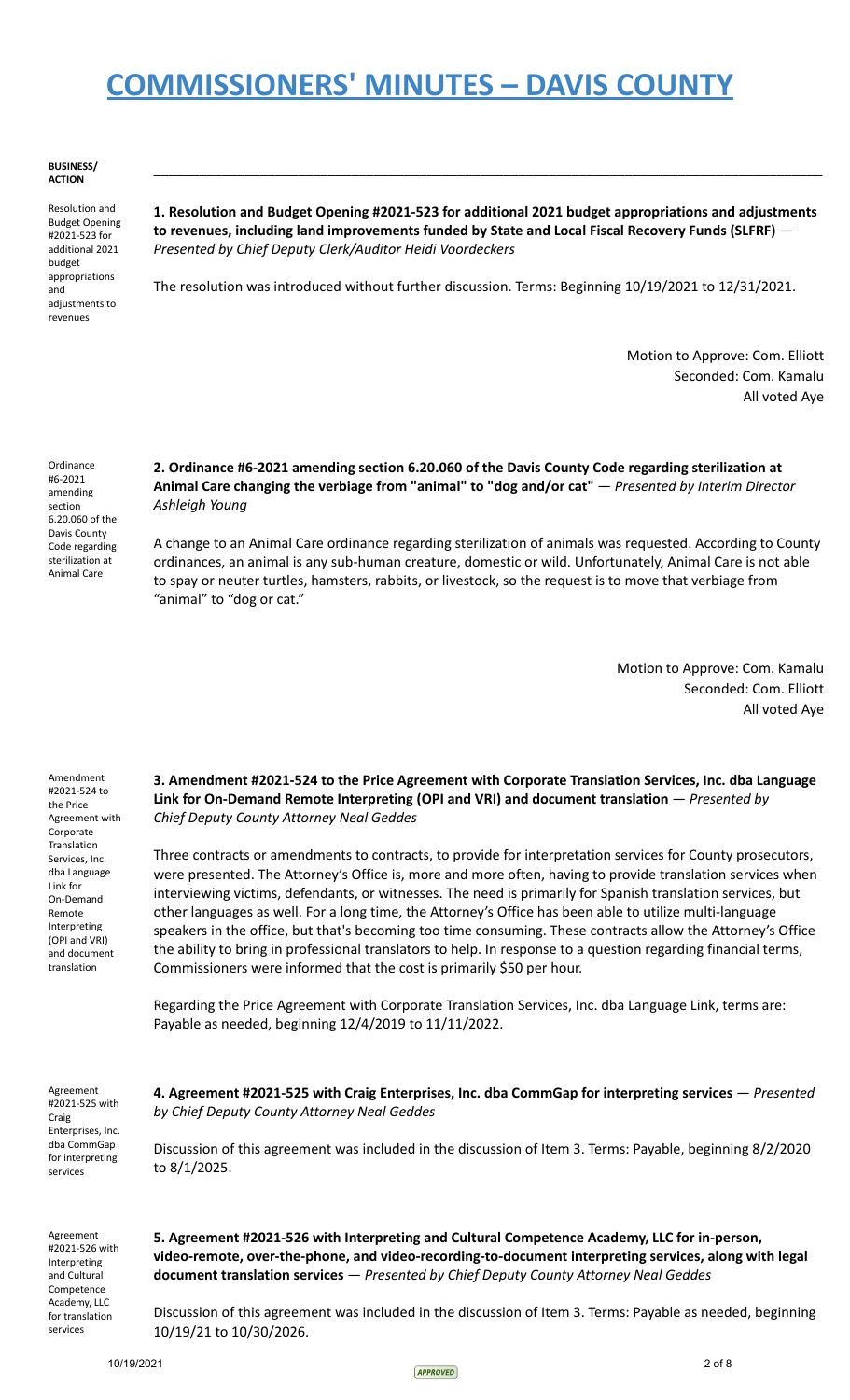*Presented by Chief Deputy County Attorney Neal Geddes*

**6. Interlocal Cooperation Agreement #2021-527 with Layton City allowing the Davis County Attorney's Office to represent the Davis County Metro Narcotics Strike Force in all civil forfeiture proceedings** —

| Layton City<br>allowing County<br>Attorney's<br>Office to<br>represent the<br>Davis County<br><b>Metro Narcotics</b><br>Strike Force in<br>civil forfeiture<br>proceedings | There have been some changes to the forfeiture laws, so this item is formalizing Davis County's agreement<br>as the County coordinates with Layton City and the Davis Metro Narcotics Strike Force as they identify and<br>seize funds under the State forfeiture law. Terms: Receivable in the amount of 20 percent of seized assets,<br>beginning 10/19/2021 to 10/19/2071.                                                                                                                     |
|----------------------------------------------------------------------------------------------------------------------------------------------------------------------------|---------------------------------------------------------------------------------------------------------------------------------------------------------------------------------------------------------------------------------------------------------------------------------------------------------------------------------------------------------------------------------------------------------------------------------------------------------------------------------------------------|
|                                                                                                                                                                            | Approval for Items 3-6: All Voted Aye                                                                                                                                                                                                                                                                                                                                                                                                                                                             |
| Resolution and<br>Interlocal<br>Cooperation<br>Agreement<br>#2021-528 with                                                                                                 | 7. Resolution and approval of the Interlocal Cooperation Agreement #2021-528 with North Salt Lake City<br>for a Utah Pollutant Discharge Elimination System (UPDES) Permit - Presented by Commissioner<br><b>Stevenson</b>                                                                                                                                                                                                                                                                        |
| North Salt Lake<br>City for a Utah<br>Pollutant<br>Discharge<br>Elimination<br>System (UPDES)<br>Permit                                                                    | A request was made for the adoption of a resolution and approval of an inter-local cooperation agreement<br>with North Salt Lake City dealing with the Utah Pollutant Discharge Elimination System. Terms: Beginning<br>10/19/2021 to 5/11/2026.                                                                                                                                                                                                                                                  |
|                                                                                                                                                                            | Approval: All Voted Aye                                                                                                                                                                                                                                                                                                                                                                                                                                                                           |
| Agreement<br>#2021-529 with<br>Simple<br><b>Treasures</b>                                                                                                                  | 8. Agreement #2021-529 with Simple Treasures Boutique for a spring boutique show with vendors -<br>Presented by Community and Economic Development Director Kent Andersen                                                                                                                                                                                                                                                                                                                         |
| Boutique for a<br>spring show                                                                                                                                              | Terms: Receivable in the amount of \$7,107, beginning 3/14/2022 to 3/19/2022.                                                                                                                                                                                                                                                                                                                                                                                                                     |
| Agreement<br>#2021-530 with<br>United Spirit<br>Association for                                                                                                            | 9. Agreement #2021-530 with United Spirit Association for a Regional cheer competition - Presented by<br>Community and Economic Development Director Kent Andersen                                                                                                                                                                                                                                                                                                                                |
| a cheer<br>competition                                                                                                                                                     | Terms: Receivable in the amount of \$4,552.44, beginning 3/10/2022 to 3/12/2022.                                                                                                                                                                                                                                                                                                                                                                                                                  |
| Agreement<br>#2021-531 with<br>US Ballroom<br>Foundation for                                                                                                               | 10. Agreement #2021-531 with the US Ballroom Foundation for the Utah Classic US Ballroom dance<br>competition - Presented by Community and Economic Development Director Kent Andersen                                                                                                                                                                                                                                                                                                            |
| dance<br>competition                                                                                                                                                       | Terms: Receivable in the amount of \$3,234.20, beginning 2/17/2022 to 2/19/2022.                                                                                                                                                                                                                                                                                                                                                                                                                  |
| Commissioned<br>Painting<br>Agreement<br>#2021-532 with<br>Eric Dowdle,<br><b>DBA American</b>                                                                             | 11. Ratification of the Commissioned Painting Agreement #2021-532 with Eric Dowdle, DBA American Art<br>Enterprises, LLC to create a 22x28 original destination painting of the County $-$ Presented by Community<br>and Economic Development Director Kent Andersen                                                                                                                                                                                                                              |
| Art Enterprises,<br>LLC to create an<br>original<br>painting of<br>Davis County                                                                                            | Ratification of a Commissioned Painting Agreement with Eric Dowdle, doing business as American Art<br>Enterprises, was requested. The agreement is for Dowdle to create a 22-inch by 28-inch original destination<br>painting of Davis County. It was noted that this item was talked about during the previous week's budget<br>discussion. Terms: Payable in the amount of \$40,000 (\$10,000 down payment in 2021, and \$30,000 when<br>completed in 2022), beginning 10/8/2021 to 12/31/2022. |
| Agreement                                                                                                                                                                  | 12. Agreement #2021-533 with Udo to use the Legacy Center for their grand opening celebration -                                                                                                                                                                                                                                                                                                                                                                                                   |

#2021-533 with Udo to use the **12. Agreement #2021-533 with Udo to use the Legacy Center for their grand opening celebration** — *Presented by Community and Economic Development Director Kent Andersen*

Interlocal Cooperation Agreement #2021-527 with Layton City

10/19/2021 3 of 8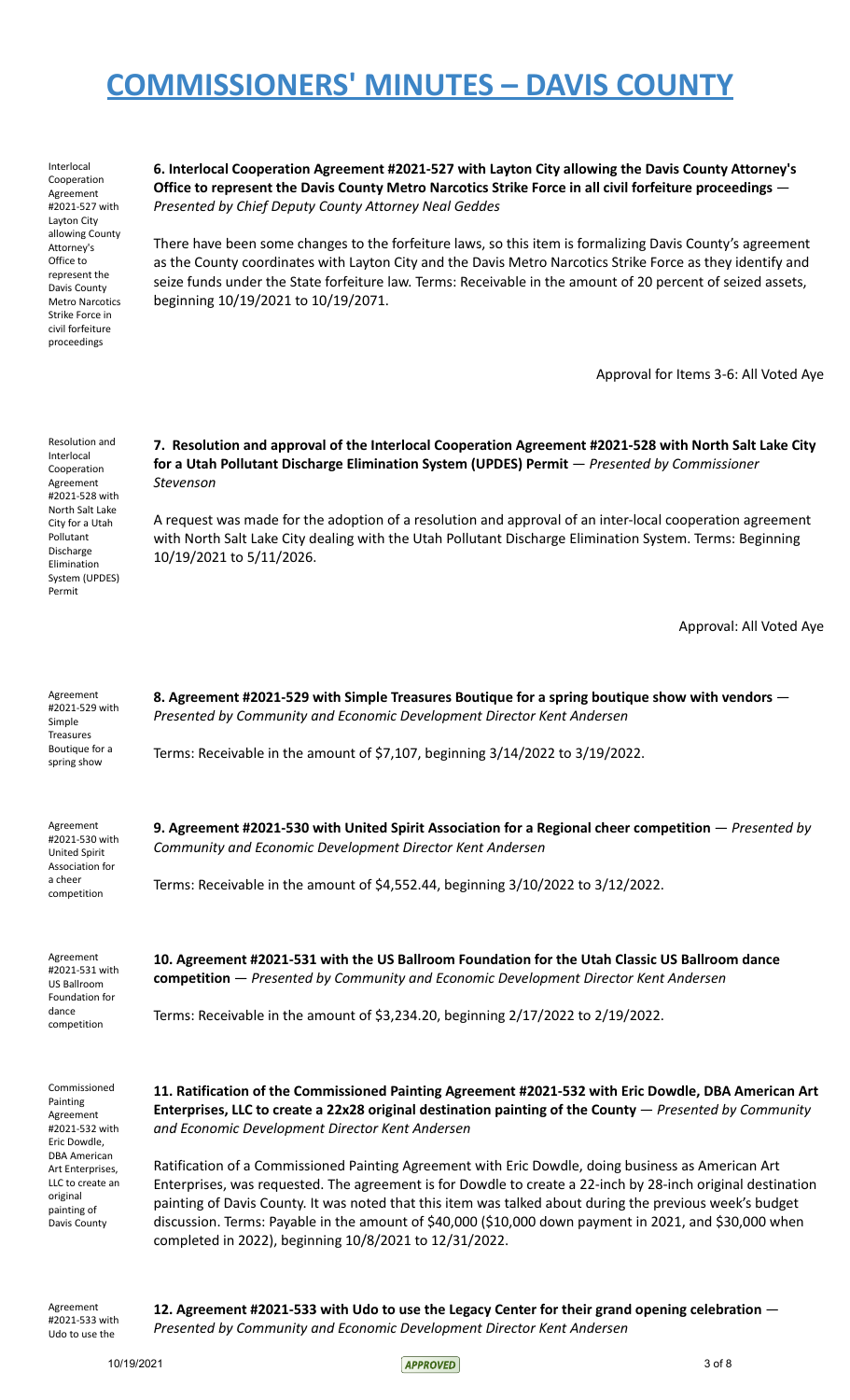Legacy Center for their grand opening celebration

Approval of a contract with Udo, to use the Legacy Events Center for their grand opening celebration, was requested. It was pointed out that the term of the contract had already passed, but the item was not a ratification because work was still being done on the contract up to the time of the event. It was also noted that there was an error on the agenda regarding the terms of the contract. The correct terms are: Receivable in the amount of \$4,163.69, beginning 10/6/2021 to 10/8/2021.

> Motion to Approve Items 8-12: Com. Elliott Seconded: Com. Kamalu All voted Aye

Agreement #2021-534 with Method Studio, Inc. for architectural service for the Legacy Event Center Campus Redevelopment Project

**13. Agreement #2021-534 with Method Studio, Inc. for architectural service for the Legacy Event Center Campus Redevelopment Project** — *Presented by Facilities Director Lane Rose*

A contract with Method Studio, Inc., for architectural services for Davis County's Legacy Events Center Campus Redevelopment Project, was presented. Early meetings and discussions with this firm have already begun. The delivery method for this project is going to be CMGC (Construction Management General Contractor) instead of Design-Bid-Build, so they're going to be helping during the design process and giving input on lead times, constructability, and those types of items. The County will be getting an RFP (Request for Proposal) for the contractor, getting them on board early to help with building a schedule and cost estimation. Terms: Payable in the amount of \$2,194,500, beginning 10/19/2021 to 10/12/2025.

Agreement #2021-535 with Rocky Mountain Power for Electrical Utility Services for the new Clearfield Branch Library

**14. Agreement #2021-535 with Rocky Mountain Power for Electrical Utility Services for the new Clearfield Branch Library** — *Presented by Facilities Director Lane Rose*

It was clarified that the cost associated with the contract with Rocky Mountain Power is a one-time payable amount for installation service, bringing utilities onto the property, and not the same as monthly electric bills. Terms: Payable in the amount of \$22,998, beginning 10/19/2021 to 12/19/2021.

> Motion to Approve Items 13-14: Com. Kamalu Seconded: Com. Elliott All voted Aye

FY 22 Prevention Block Grant Contract #2021-536 with the Utah Dept. of Health for prioritized needs impacting social determinants of health

**15. FY 22 Prevention Block Grant Contract #2021-536 with the Utah Department of Health to address prioritized public health needs that impact the social determinants of health** — *Presented by Commissioner Kamalu on behalf of Health Director Brian Hatch*

A contract from Davis County Health Department's Health Community Services division was introduced. The contract with the Utah Department of Health is for a FY22 (Fiscal Year 2022) Prevention Block Grant providing funding to address prioritized public health needs that impact the social determinants of health. Terms: Receivable in the amount of \$99,602, beginning 10/1/2021 to 9/30/2022.

Agreement #2021-537 with Discovery Family Coalition for funding for a prevention program addressing youth use of e-cigs, marijuana, and other drugs

**16. Agreement #2021-537 with Discovery Family Coalition for pass-through funding for a prevention program addressing youth use of e-cigs, marijuana, and other drugs in Davis County** — *Presented by Commissioner Kamalu on behalf of Health Director Brian Hatch*

Another contract from Health Community Services was presented. The contract with Discovery Family Coalition is for pass-through funding for a prevention program. In accordance with Utah Code 26A-1-129, pass-through funding is for a prevention program to address youth use of e-cigarettes, marijuana, and other drugs in Davis County. The payable total is \$55,000; funds are distributed quarterly with an initial payment of 40 percent, and then 30 percent in February, and 30 percent in May. Terms: Payable in the amount of \$55,000, beginning 10/19/21 to 12/31/22.

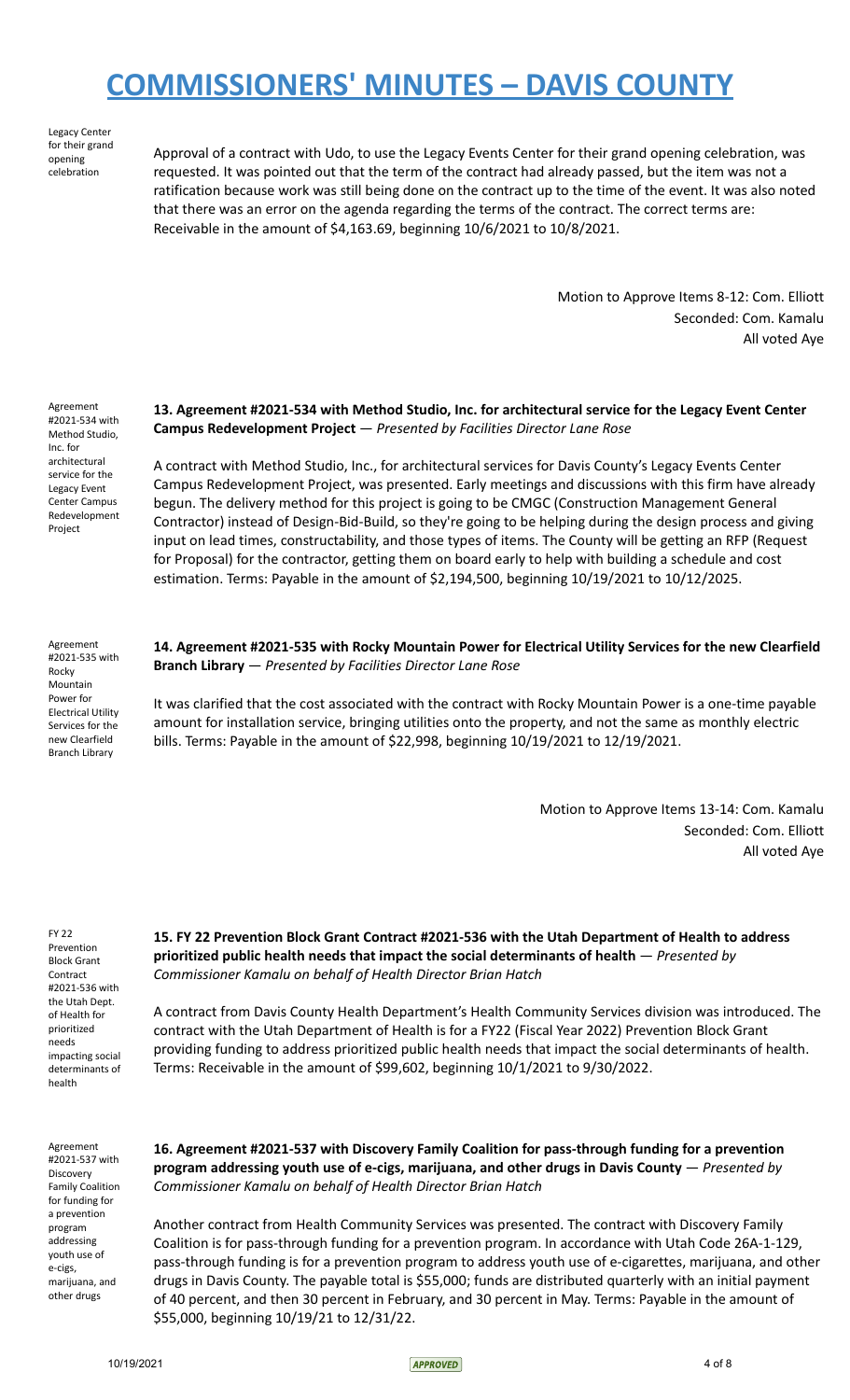Agreement #2021-538 with UDOT ensuring compliance with Title VI of the Civil Rights Act of 1964 (Non-discrimination in the Federal Transit Program)

### **17. Agreement #2021-538 with Utah Department of Transportation ensuring compliance with Title VI of the Civil Rights Act of 1964 (Non-discrimination in the Federal Transit Program)** — *Presented by Commissioner Kamalu on behalf of Health Director Brian Hatch*

An agreement from the Davis County Health Department's Senior Services division was introduced. The agreement with the Utah Department of Transportation ensures compliance with Title VI of the Civil Rights Act of 1964 (Non-Discrimination in the Federal Transit Program). There is no financial information associated with the agreement. Terms: Beginning 10/1/21 to 9/30/22.

> Motion to Approve Items 15-17: Com. Kamalu Seconded: Com. Elliott All voted Aye

License Agreement #2021-539 with Ebsco Publishing Inc. to access the MyHeritage Library Edition - Family History database

### **18. License Agreement #2021-539 with Ebsco Publishing Inc. to access the MyHeritage Library Edition - Family History database** — *Presented by Library Deputy Director Ellen Peterson*

A renewal contract with Ebsco, for their My Heritage Library Edition database, was presented. It's a genealogical database for doing family history and looking up records. Terms: Payable in the amount of \$6,053, beginning 11/1/21 to 10/31/22.

> Motion to Approve: Com. Kamalu Seconded: Com. Elliott All voted Aye

Agreement #2021-540 with American Pavement Marking for striping of county roads that were previously chip sealed in Bountiful

### **19. Agreement #2021-540 with American Pavement Marking for striping of County roads that were previously chip sealed in Bountiful** — *Presented by Operations Manager Jason Fielding*

A contract with American Pavement Marking was presented. The company will do some striping on a road that the County recently sealed so drivers can see the stripes again. In response to a question about the location of the road, Commissioners were informed that American Pavement Marking will actually be working on a couple of roads. The bulk of the work is going to be on Shoreline Drive, which is the road that runs from 500 South down to the Bountiful landfill. Additional work includes refreshing stop bars and crosswalks on various County roads. Terms: Payable in the amount of \$4,582.75, beginning 10/12/2021 to 12/31/2021.

Agreement #2021-541 and corresponding documents with Acme Construction, Inc. for the 1000 N. Channel Lining Project in **Centerville** 

**20. Agreement #2021-541 and corresponding documents with Acme Construction, Inc. for the 1000 N. Channel Lining Project in Centerville** — *Presented by Operations Manager Jason Fielding*

A contract with Acme Construction, Inc., for work on the 1000 N. Channel Lining Project, was introduced. The 1000 North drain, in Centerville, is currently an earth channel. Public Works would like to turn it into a concrete channel so that it functions and performs a little bit better and they can maintain it. A request was made for approval of the contract and the corresponding documents, which include the Performance and Payment bonds along with a revised Notice to Proceed. The construction company is having a difficult time getting some of the materials needed in order to accomplish the project, so the Notice to Proceed will not be released until the company has received them. The channel is man-made, so it can be dealt with differently than other creeks, but it will be nice to get it covered as it is right along a road and a little bit of a hazard for people. Terms: Payable in the amount of \$573,110, beginning 10/19/2021 to 12/31/2022.

> Motion to Approve Items 19-20: Com. Elliott Seconded: Com. Kamalu All voted Aye

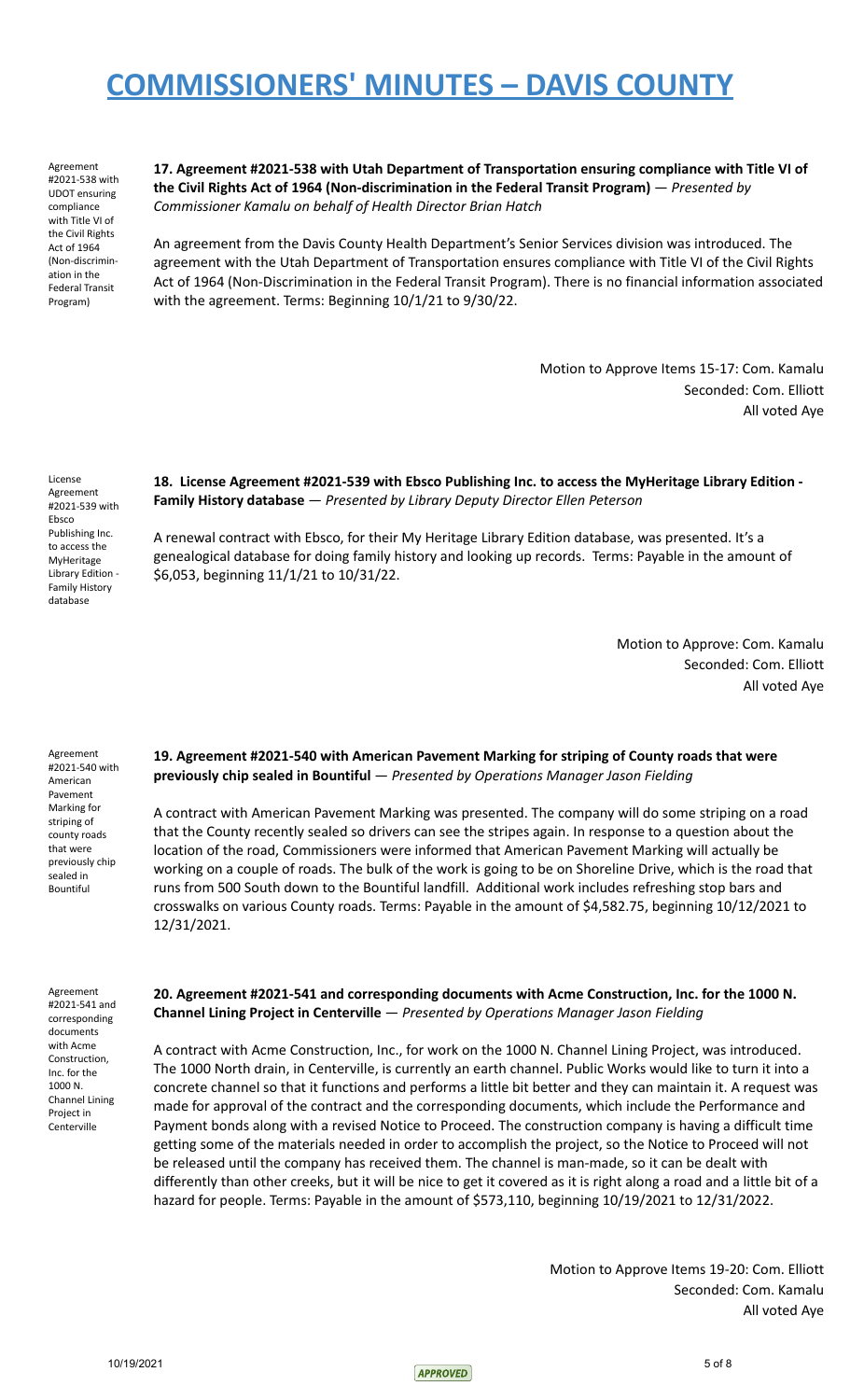**CONSENT ITEMS**

Indigent Hardship Abatement Register

### **Indigent Hardship Register**

It was noted that Commissioners had taken the opportunity to review the Indigent Abatement Register for Oct. 19, 2021. A motion was made to deny both applications so that a hearing could be held allowing Commissioners to visit with the applicants and learn more about their circumstances.

**\_\_\_\_\_\_\_\_\_\_\_\_\_\_\_\_\_\_\_\_\_\_\_\_\_\_\_\_\_\_\_\_\_\_\_\_\_\_\_\_\_\_\_\_\_\_\_\_\_\_\_\_\_\_\_\_\_\_\_\_\_\_\_\_\_\_\_\_\_\_\_\_\_\_\_\_\_\_\_\_\_\_\_\_\_\_\_\_**

Motion to Deny: Com. Elliott Seconded: Com. Kamalu All voted Aye

**PUBLIC COMMENT**

> Commissioner Stevenson recognized that Rhonda Perkes, of Congressman Chris Stewart's Office, was in attendance. He invited her to address the Commission.

**\_\_\_\_\_\_\_\_\_\_\_\_\_\_\_\_\_\_\_\_\_\_\_\_\_\_\_\_\_\_\_\_\_\_\_\_\_\_\_\_\_\_\_\_\_\_\_\_\_\_\_\_\_\_\_\_\_\_\_\_\_\_\_\_\_\_\_\_\_\_\_\_\_\_\_\_\_\_\_\_\_\_\_\_\_\_\_\_**

**Rhonda Perkes** stated that Congressman Stewart asked her to thank Commissioner Elliott for an invitation to visit Farmington a couple of weeks ago for the Udo business opening. It was fun for him to come see some friends and neighbors, and to be here in his hometown to support the business community and the County. Ms. Perkes mentioned that Congressman Stewart and Congressman Burgess Owens have introduced RECA (Radiation Exposure Compensation Act) legislation. The Act, which went into effect years ago, was last revisited in 1990, so it was time to look at the data from the last 30 years and see how Utah's downwinders have been affected. There have been some medical ramifications that needed to be included, so that bill will be put forward and hopefully gain some support.

Commissioner Elliott moved to recess to the Board of Equalization. Commissioner Kamalu seconded the motion. All voted Aye.

**\_\_\_\_\_\_\_\_\_\_\_\_\_\_\_\_\_\_\_\_\_\_\_\_\_\_\_\_\_\_\_\_\_\_\_\_\_\_\_\_\_\_\_\_\_\_\_\_\_\_\_\_\_\_\_\_\_\_\_\_\_\_\_\_\_\_\_\_\_\_\_\_\_\_\_\_\_\_\_\_\_\_\_\_\_\_\_\_**

**BOARD OF EQUALIZATION**

Property Tax Register

Property Tax Register matters were presented by Curtis Koch, Davis County Clerk/Auditor, as follows:

### **Auditor's Adjustments**

### **Appeals**

- A report with 25 recommended approvals in Appeals, totaling \$2,532,373
- Twenty-seven different items on the reports, between the Denial Report and the Hearing Recommendation Report, with no change in value

### **Abatements**

• Seven abatements recommended for Late Abatement

### **Corrections**

[The Clerk/Auditor noted that the total under Corrections said "2," but there were actually four listed.]

• Four corrections: Two Veteran Exemptions and two that are related to Exempt Entity Purchased Property **Assessor's Adjustments**

### **Assessor-initiated Corrections**

• A report with various recommended corrections totaling \$305,550

Motion to Approve: Com. Elliott Seconded: Com. Kamalu All voted Aye

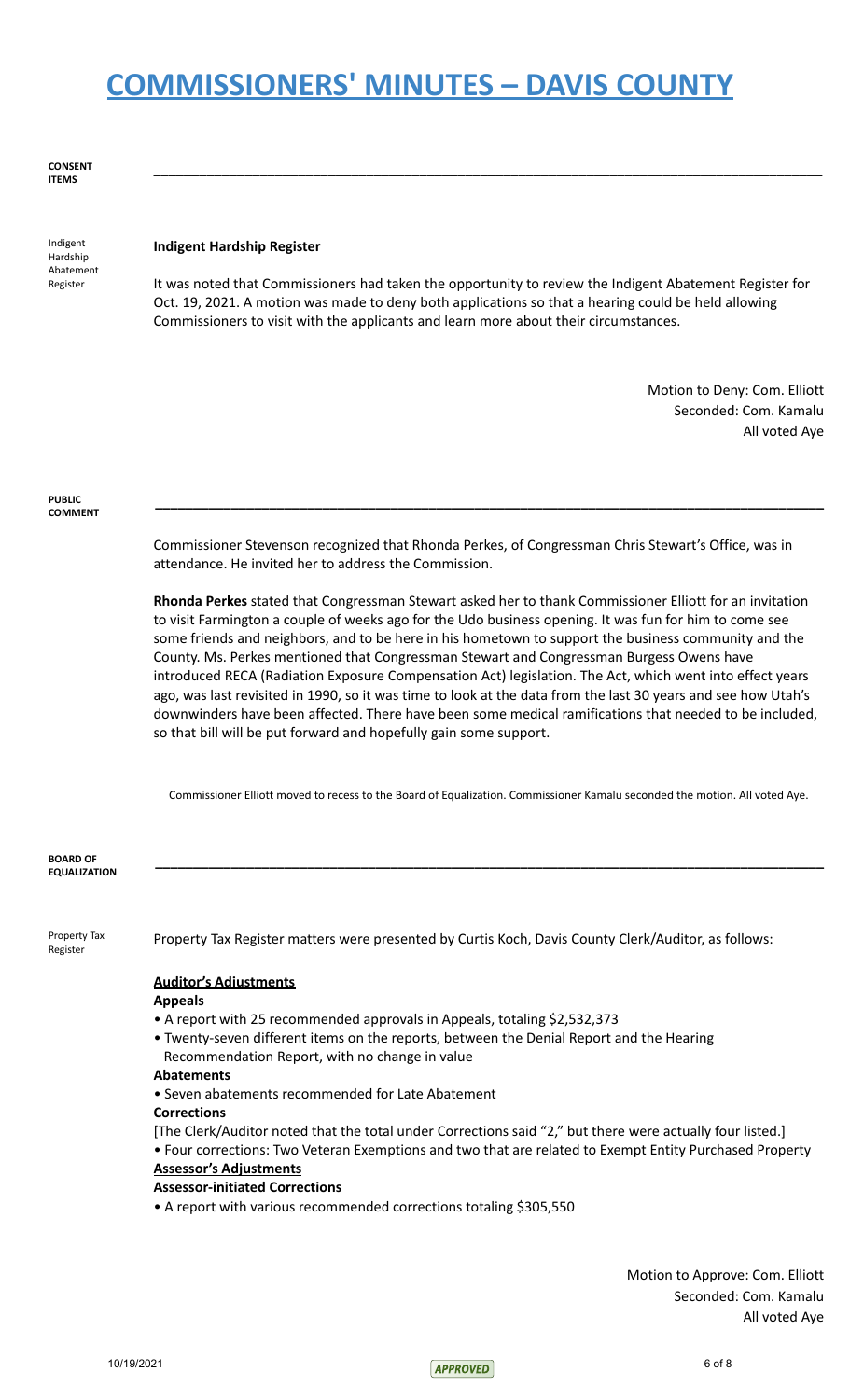Commissioner Kamalu moved to reconvene the Commission Meeting. Commissioner Elliott seconded the motion. All voted Aye.

**\_\_\_\_\_\_\_\_\_\_\_\_\_\_\_\_\_\_\_\_\_\_\_\_\_\_\_\_\_\_\_\_\_\_\_\_\_\_\_\_\_\_\_\_\_\_\_\_\_\_\_\_\_\_\_\_\_\_\_\_\_\_\_\_\_\_\_\_\_\_\_\_\_\_\_\_\_\_\_\_\_\_\_\_\_\_\_\_**

#### **COMMISSION COMMENTS**

Commissioner Elliott

**Commissioner Elliott** recognized that it is municipal election time, and that a lot of people think it is not important. It is very important, he said, urging those watching or listening to the meeting to get out and vote. It does affect you locally, with how things are run in your cities. Commissioner Elliott also reported that he was out of town last week attending a conference with a lot of county commissioners from across America. It was a good conference on what is going on in different counties around the nation. A lot of them have the same issues Davis County has with hiring and being able to find good people to work – except for Florida, where they said they have plenty of people to work. The commissioners from Florida enjoyed the snow in Cache County and made "snow angels." Commissioner Elliott said we need to keep the rain and snow coming to refill our reservoirs.

Commissioner Elliott said that, during the Western Regional Conference also held last week, county commissioners from the West were able to hear from Forest Service partners and other entities regarding their mindset with this new [federal] administration and what their ideas are. He said that President Trump's actions are being rolled back due to what President Biden wants to do, and it just keeps going back and forth, but Davis County Commissioners try to keep local politics running smoothly.

Commissioner Elliott thanked those in attendance at this Commission Meeting for being part of the community and making Davis County what it is; they are the team that helps move Davis County along and make this a great county to live in. Davis is a very well-recognized county because of how smoothly things are run and managed. He expressed appreciation for everybody in the room and the staff, and to Clerk/Auditor Curtis Koch and his staff for helping with the budgets. There are sleepless nights due to thinking about how to move forward and what is coming.

Commissioner Kamalu

**Commissioner Kamalu** also spoke of the County's budget meetings. A lot of meetings are held, and a lot of work goes into the budget from all the departments, from the Budget Committee, and most especially the elected Clerk/Auditor Curtis Koch and Heidi Voordeckers and their team. The last full day of meetings had to be postponed, but Commissioner Kamalu said she thinks the meetings have been going really well. Work is moving as swiftly as possible while still being wise with the budget for next year. There will be more meetings, but the Clerk/Auditor was called to a meeting at the Lt. Governor's Office regarding important work in elections, so the next budget meeting will most likely be held immediately after Commission Meeting on Oct. 26.

Commissioner Kamalu also commented on the National Association of Counties Conference for Western States and the reaction attendees from outside of the area had to the recent snow. There was fresh snow above the fading color on the mountains, and there were people who had never been along the Wasatch Front taking photos out of the bus windows. It's a good reminder to really appreciate and take care of what we have. During the conference, Commissioner Kamalu was able to tour the hydroelectric plant at the base of Provo Canyon. It's been there since the 1800s and is part of the Central Utah Project, she said, adding that Commissioners are talking a lot about water and will be forever. It was a great conference and worth attending to learn and work with all the other counties in this great State.

**Commissioner Stevenson** invited other comments from the dais.

Clerk/Auditor **Curtis Koch** said he wanted to note, for the record, the passing of Steve Rawlings, the previous Clerk/ Auditor in Davis County. He was, personally, a great friend and mentor, and also an individual who served the County for decades and provided leadership and direction and was a friend to many in the County. Mr. Koch said he wanted to recognize him on the record for all of his contributions and to say, for the record one last time, "Thank you."

Commissioner Stevenson

**Commissioner Stevenson** said he appreciates the relationship that existed between Curtis and Steve. It is important to realize that the history of this County was made not only by Commissioners whose pictures can